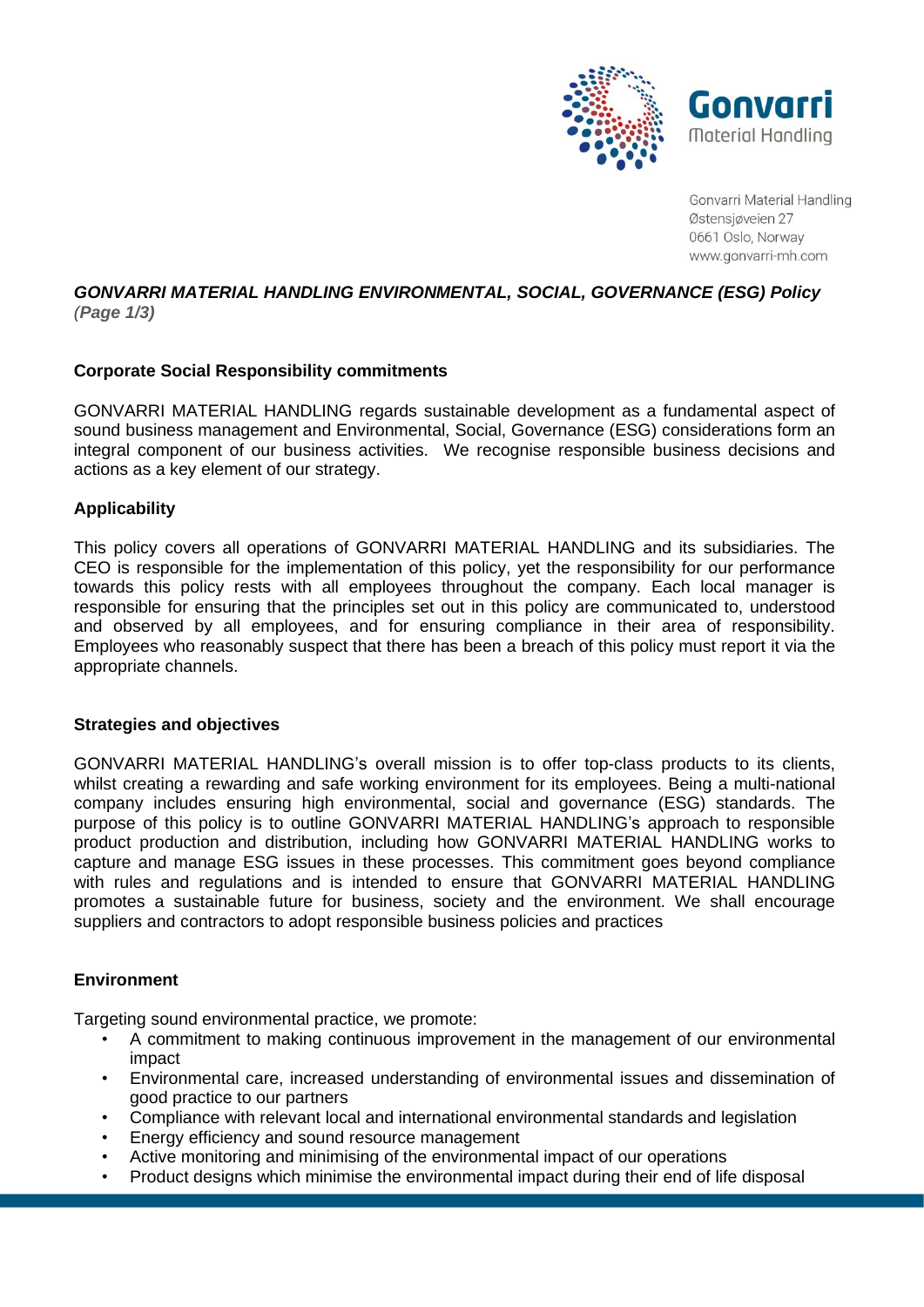

#### *GONVARRI MATERIAL HANDLING ENVIRONMENTAL, SOCIAL, GOVERNANCE (ESG) Policy (Page 2/3)*

# **Social/Human rights**

With reference to labour and human rights practices, we expect and encourage:

- Safe and healthy working conditions
- Awareness and compliance with international conventions on human rights
- Avoidance of discrimination or harassment based on age, race, gender, religion, sexual orientation, disability, nationality, trade union activity or any other factor
- Respecting the employee's right to freedom of association and collective bargaining in accordance with local labor laws
- A clear 'zero tolerance' to child labour and slavery in our business operations worldwide; we do not tolerate slavery and child labour in our supply chain either
- Working hours which comply with industry guidelines and national standards, where they exist, and are not to be excessive
- Recruitment and career advancement based solely on individual merit
- A workplace environment in which there is mutual trust and respect and where every person feels responsible for the performance and reputation of our company
- Our employees to realise their potential

# **Governance**

In the context of the ESG perspective, we commit to and promote the following aspects of corporate governance:

- High standards of business ethics and integrity
- Zero tolerance of corruption and full compliance with applicable anti-bribery, anti-fraud, antimoney laundering and tax evasion laws and regulations
- Compliance with applicable anti-trust and competition laws
- Fostering economic and social wellbeing in the countries and communities in which we do business
- Respecting the legitimate interests of third parties with whom we have dealings in the course of our business
- Compliance with the laws and regulations applicable wherever we do business
- Compliance with the relevant principles governing data protection in each country in which we operate